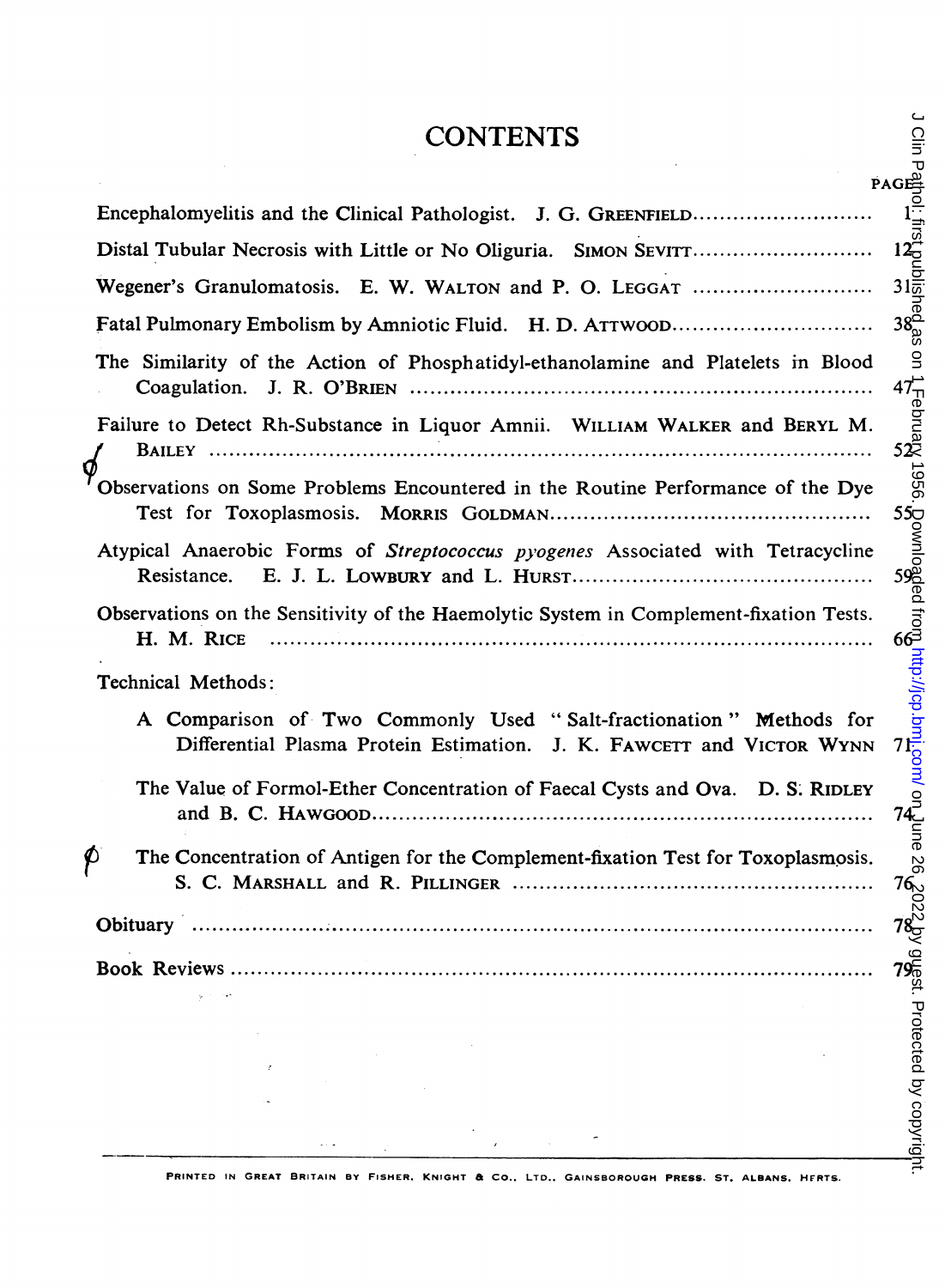#### No. 1. FEBRUARY, 1956

|                                                                                                                                             | <b>PAGE</b>  |
|---------------------------------------------------------------------------------------------------------------------------------------------|--------------|
| Encephalomyelitis and the Clinical Pathologist. J. G. GREENFIELD                                                                            | $\mathbf{1}$ |
|                                                                                                                                             | 12           |
| Wegener's Granulomatosis. E. W. WALTON and P.O. LEGGAT                                                                                      | 31           |
| Fatal Pulmonary Embolism by Amniotic Fluid. H. D. ATTWOOD                                                                                   | 38           |
| The Similarity of the Action of Phosphatidyl-ethanolamine and Platelets in Blood                                                            | 47           |
| Failure to Detect Rh-Substance in Liquor Amnii. WILLIAM WALKER and BERYL M. BAILEY                                                          | 52           |
| Observations on Some Problems Encountered in the Routine Performance of the Dye Test for                                                    | 55           |
| Atypical Anaerobic Forms of Streptococcus pyogenes Associated with Tetracycline Resistance.                                                 | 59           |
| Observations on the Sensitivity of the Haemolytic System in Complement-fixation Tests.                                                      | 66           |
| <b>Technical Methods:</b>                                                                                                                   |              |
| A Comparison of Two Commonly Used "Salt-fractionation" Methods for Differential<br>Plasma Protein Estimation. J. K. FAWCETT and VICTOR WYNN | -71          |
| The Value of Formol-Ether Concentration of Faecal Cysts and Ova. D. S. RIDLEY and                                                           |              |
|                                                                                                                                             | 74           |
| The Concentration of Antigen for the Complement-fixation Test for Toxoplasmosis.                                                            | 76           |
|                                                                                                                                             | 78           |
|                                                                                                                                             | 79           |
|                                                                                                                                             |              |
| No. 2. <i>MAY</i> , 1956                                                                                                                    |              |
| The Mode of Virus Multiplication and the Susceptibility of these Agents to the Antibiotics.                                                 |              |

l,

#### No. 2. MAY, 1956

| The Mode of Virus Multiplication and the Susceptibility of these Agents to the Antibiotics. |  |
|---------------------------------------------------------------------------------------------|--|
| Bacteriophage Typing of Enteric Pathogens and Staphylococci and its Use in Epidemiology: A  |  |
| Neonatal Diarrhoea Due to Salmonella paratyphi B. D. M. MARTYN JONES and C. G. PANTIN 128   |  |
| Antibiotic-resistant Staphylococcal Pseudomembraneous Enteritis. MAURICE CORRIDAN 131       |  |
|                                                                                             |  |
| Amino-aciduria in the Megaloblastic Anaemias. K. J. KEELEY and W. M. POLITZER 142           |  |
| Studies on Urinary Peptides Isolated from Patients Suffering from Burns. S. BAAR 144        |  |
| The Blood Pyruvic Acid Level in Renal Diseases and in Uraemic Coma. J. KLEEBERG and         |  |
|                                                                                             |  |
|                                                                                             |  |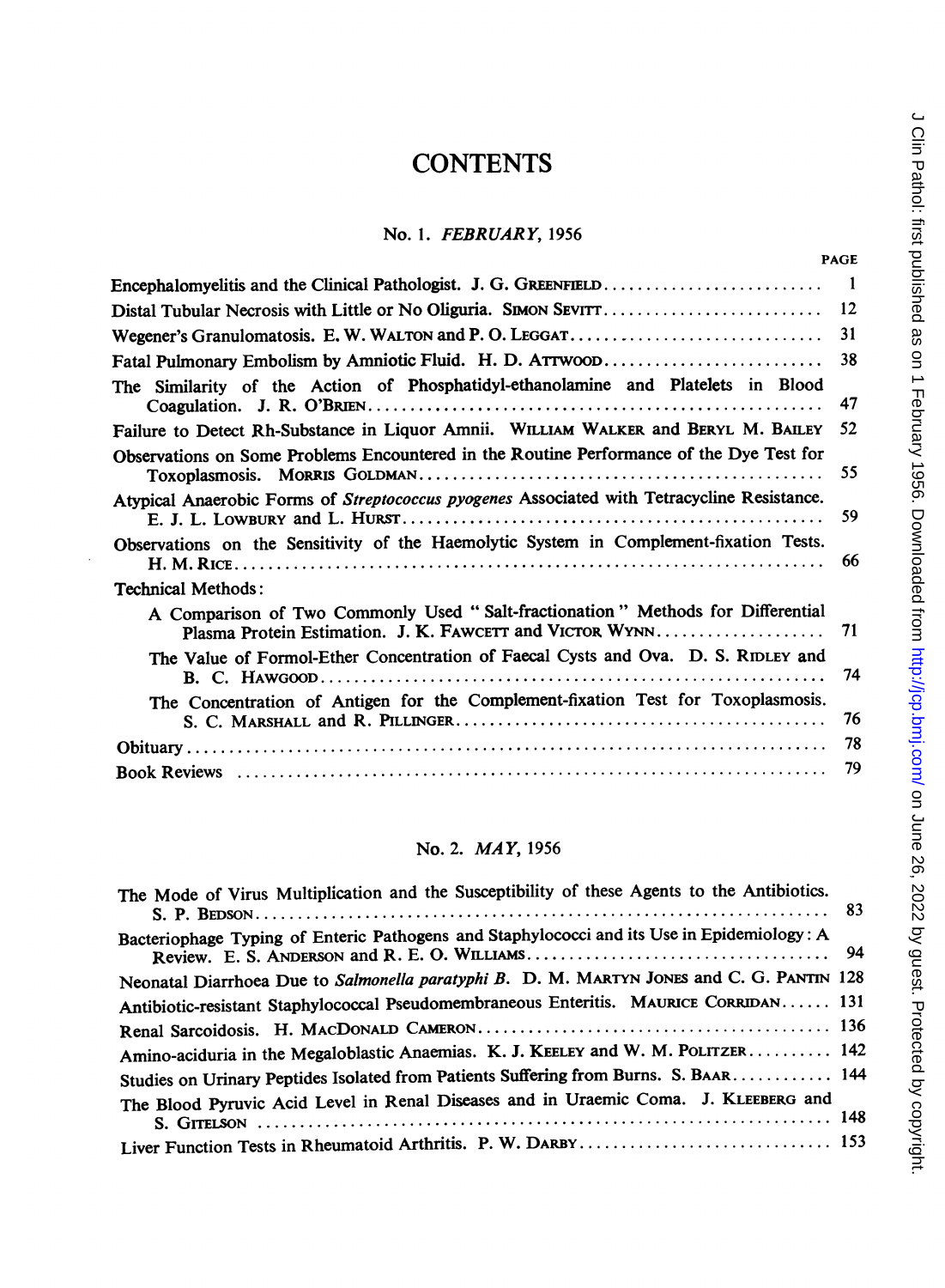|                                                                                              | <b>PAGE</b> |
|----------------------------------------------------------------------------------------------|-------------|
| The Urinary Excretion of Copper and its Concentration in the Blood of Normal Human Adults.   |             |
| The Estimation of Magnesium in Serum using Titan Yellow. D. W. NEILL and R. A. NEELY 162     |             |
| <b>Technical Methods:</b>                                                                    |             |
| The Colorimetric Estimation of 3-Chlorpromazine in Biological Fluids. HENRY LEACH and        |             |
| An Apparatus for Microdetermination of CO <sub>2</sub> in Plasma. F. RAPPAPORT, F. EICHHORN, |             |
|                                                                                              |             |
| A Preliminary Communication on a Conductrimetric Screening Test for Electrolytes.            |             |
| The Estimation of Peptidase Activity in the White Blood Cells by Paper Chromatography.       |             |
| A Modification of Sula's Method for the Cultivation of Tubercle Bacilli from Pleural Fluid.  |             |
|                                                                                              |             |

## No. 3. AUGUST, 1956

| No. 3. AUGUST, 1956                                                                                                                                                                                                                                                              |  |
|----------------------------------------------------------------------------------------------------------------------------------------------------------------------------------------------------------------------------------------------------------------------------------|--|
| Amyloidosis. Five Cases of Primary Generalized Amyloidosis and Some Other Unusual Cases.                                                                                                                                                                                         |  |
|                                                                                                                                                                                                                                                                                  |  |
|                                                                                                                                                                                                                                                                                  |  |
| The Coagulant Action of Russell Viper Venom Investigated by the Thromboplastin Generation                                                                                                                                                                                        |  |
| A Fatal Case of Poisoning with Carbon Tetrachloride. H. J. R. KIRKPATRICK and J. M.                                                                                                                                                                                              |  |
| Electrophoretic Partition of $\beta$ -Globulins in Human Sera by a Non-ionic Detergent. G. A.<br>LLOYD and G. T. STEWART $\ldots$ , $\ldots$ , $\ldots$ , $\ldots$ , $\ldots$ , $\ldots$ , $\ldots$ , $\ldots$ , $\ldots$ , $\ldots$ , $\ldots$ , $\ldots$ , $\ldots$ , $\ldots$ |  |
| An Electrophoretic Study of Serum and Pleural Fluid Proteins in Chest Diseases. D. B. Shaw                                                                                                                                                                                       |  |
| The Effect of Dextran Sulphate Injections on Serum Lipoproteins. S. M. JEAVONS and                                                                                                                                                                                               |  |
|                                                                                                                                                                                                                                                                                  |  |
| A New Enrichment Medium for Certain Salmonellae. F. RAPPAPORT, N. KONFORTI, and                                                                                                                                                                                                  |  |
| Technical Methods:                                                                                                                                                                                                                                                               |  |
| A Simple Method for Preparing Serial Blocks of Tissue. R. A. BEESLEY and P. M. DANIEL 267                                                                                                                                                                                        |  |
| The Filtration of C.S.F. in the Bacteriological Diagnosis of Tuberculous Meningitis.                                                                                                                                                                                             |  |
| A Micromethod for the Estimation of Serum Bilirubin. K. M. LAURENCE and A. L. ABBOTT 270                                                                                                                                                                                         |  |
| Transistor-amplifier Units for Absorptiometry. P. W. PERRYMAN and D. H. RICHARDS 273                                                                                                                                                                                             |  |
|                                                                                                                                                                                                                                                                                  |  |